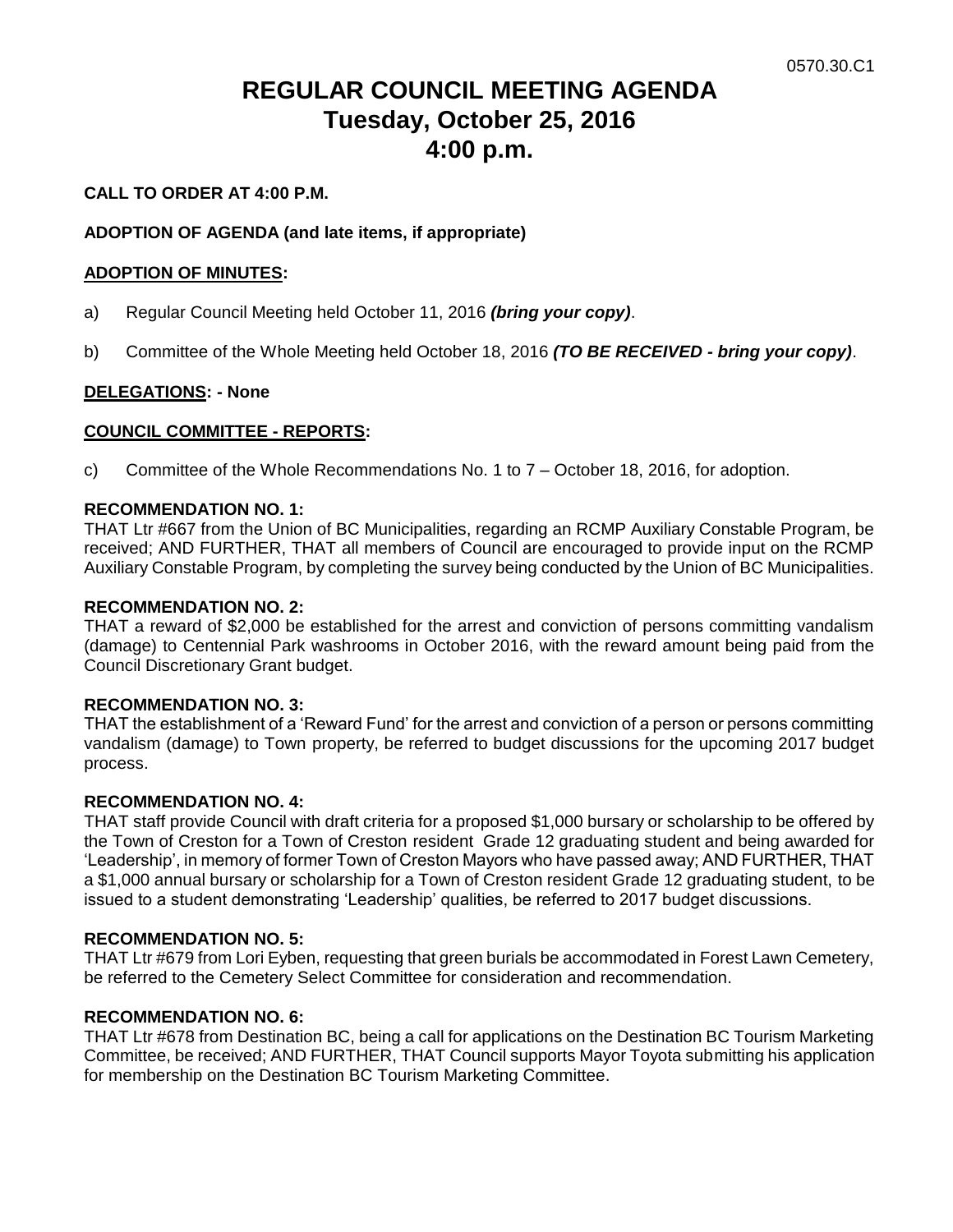# **RECOMMENDATION NO. 7:**

THAT Ltr #680 from Interior Health, regarding an invitation to meet with the Interior Health group, be received; AND FURTHER, THAT all members of Council are encouraged to accept the invitation to meet with the Interior Health group at the Creston Valley Hospital in Creston, on Tuesday, November 8, 2016 at 10:00 a.m.

**Pg. Item**

- 1. Development Variance Permit DVP #02/16 Hearing:
	- a) The Town of Creston has received an application for a Development Variance Permit from Al Brent Cherowka (the owner) to vary Zoning Bylaw No. 1123, Zone R-5, Rural Residential, Section 2.3.i) Minimum Setbacks, *"Principal and Accessory Buildings, rear lot line setback of 7.6 metres" to "Principal and Accessory Buildings, rear lot line setback of 0.0 metres"*, subject to all legal requirements, to allow for the construction of a workshop addition within the setback area, on the property legally described Lot 2, District Lot 892, Kootenay District, Plan NEP23427, except Plan NEP80334, located at 1340 - 1<sup>st</sup> Avenue Northwest.
	- b) 23 Notices were mailed on Thursday, October 14, 2016.
	- c) No written or verbal submissions were received by staff at Town Hall.
	- d) Are there any comments from the public?
	- e) Council has the option to either deny the application or consider the following draft resolution:

Moved by \_\_\_\_\_\_\_\_\_\_\_\_\_\_\_\_\_, Seconded by

THAT Council authorizes issuance of Development Variance Permit DVP-#02/16 to Al Brent Cherowka (the owner) to vary Zoning Bylaw No. 1123, Zone R-5, Rural Residential, Section 2.3.i) Minimum Setbacks, *"Principal and Accessory Buildings, rear lot line setback of 7.6 metres" to "Principal and Accessory Buildings, rear lot line setback of 0.0 metres"*, subject to all legal requirements, to allow for the construction of a workshop addition within the setback area, on the property legally described Lot 2, District Lot 892, Kootenay District, Plan NEP23427, except Plan NEP80334, located at 1340 - 1<sup>st</sup> Avenue Northwest.; AND FURTHER, THAT Administration is directed to process the said Permit.

- 5. Ltr #683 from the Creston Valley Farmers' Market, requesting permission to use the area most commonly known as the 'Farmers' Market site' along Cook Street and Northwest Boulevard, to hold a Farmers' Market on Saturday, April 15, 2017.
- 7. Ltr #674 from Ed and Audrey Vondracek, and Ltr. #670 from Ray Speiss, requesting that the new sidewalk along Railway Boulevard be dedicated to former Councillor Joe Snopek.
- 11. Ltr #643 from Canfor Forest Products Ltd., seeking comments with respect to their public forest planning process; and comments from the Creston Valley Forest Corporation Forest Manager, which were requested by Council at the October 11, 2016 Regular Council meeting.

# **BYLAWS:**

**Pg. Item**

17. Bylaw No. 1847, 2017, 2018 and 2019 Tax Exemption Bylaw *(Adoption)*

# **NEW BUSINESS:**